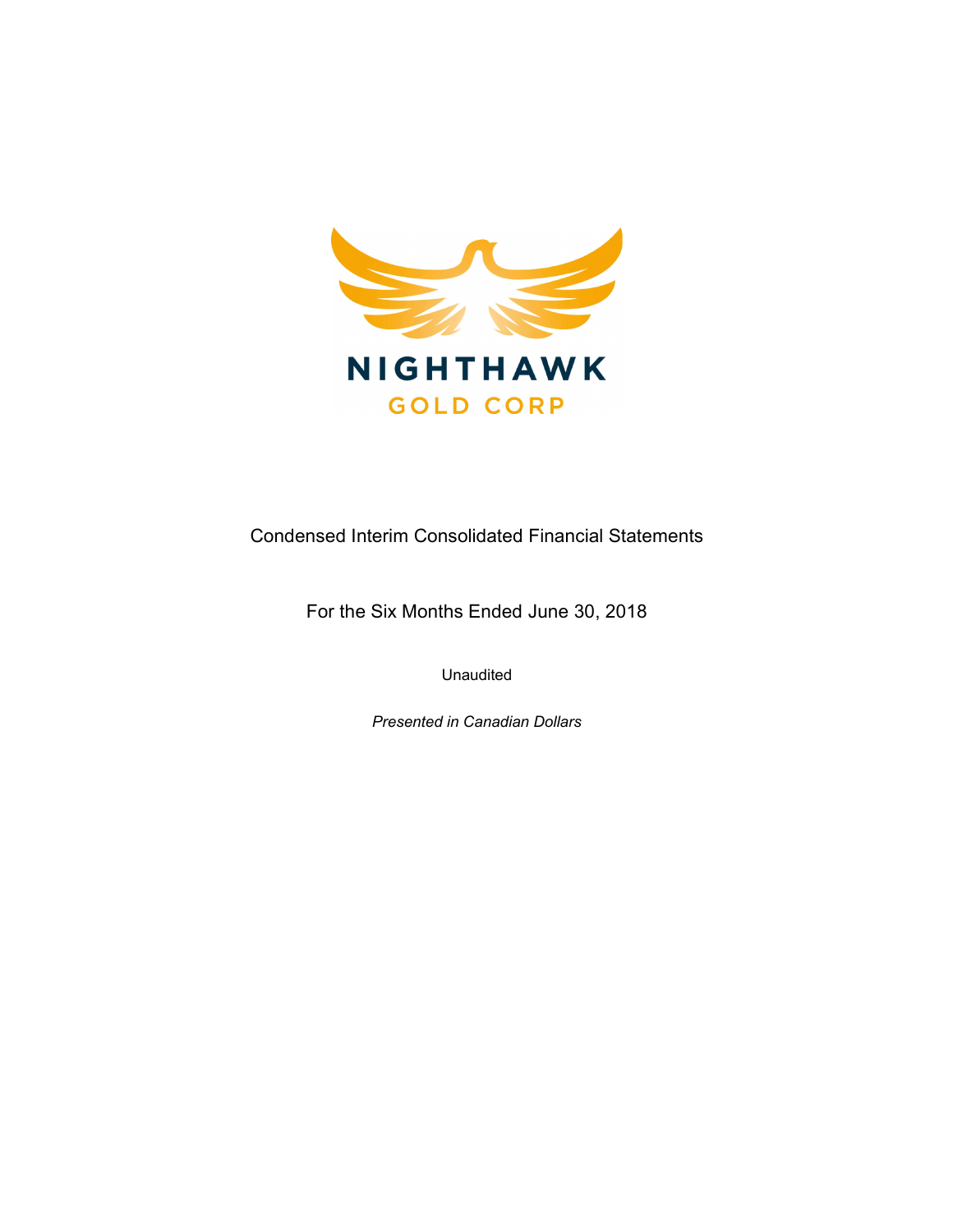

August 13, 2018

#### MANAGEMENT'S RESPONSIBILITY FOR THE CONDENSED INTERIM CONSOLIDATED FINANCIAL STATEMENTS

The accompanying condensed interim consolidated financial statements of Nighthawk Gold Corp. ("Nighthawk") are the responsibility of the Board of Directors and executive management. The unaudited condensed interim consolidated financial statements have been prepared by management, on behalf of the Board of Directors, in accordance with International Financial Reporting Standards ("IFRS") as issued by the International Accounting Standards Board. These unaudited condensed interim consolidated financial statements do not include all of the disclosures required for annual consolidated financial statements and therefore should be read in conjunction with Nighthawk's audited annual consolidated financial statements and notes thereto for the year ended December 31, 2017. These unaudited condensed interim consolidated financial statements follow the same significant accounting policies and methods of application as those included in Nighthawk's most recent audited annual consolidated financial statements, except as described in note 3. Management acknowledges responsibility for the preparation and presentation of the consolidated financial statements, including responsibility for significant accounting judgments and estimates and the choice of accounting principles and methods that are appropriate to Nighthawk's circumstances. In the opinion of management, the unaudited condensed interim consolidated financial statements have been prepared within acceptable limits of materiality and are in accordance with International Accounting Standard 34, Interim Financial Reporting using accounting policies consistent with IFRS appropriate in the circumstances.

Management has established processes, which are in place to provide it sufficient knowledge to support management representations that it has exercised reasonable diligence that (i) the unaudited condensed interim consolidated financial statements do not contain any untrue statement of material fact or omit to state a material fact required to be stated or that is necessary to make a statement not misleading in light of the circumstances under which it is made, as of the date of, and for the periods presented by, the unaudited condensed interim consolidated financial statements and (ii) the unaudited condensed interim consolidated financial statements fairly present in all material respects the financial condition, results of operations and cash flows of Nighthawk, as of the date of and for the period presented by the unaudited condensed interim consolidated financial statements.

The Board of Directors is responsible for reviewing and approving the consolidated financial statements and for ensuring that management fulfills its financial reporting responsibilities. An Audit Committee assists the Board of Directors in fulfilling this responsibility. The Audit Committee meets with management to review the internal controls over the financial reporting process, the consolidated financial statements and the auditors' report. The Audit Committee also reviews Nighthawk's Management's Discussion and Analysis to ensure that the financial information reported therein is consistent with the information presented in the consolidated financial statements. The Audit Committee reports its findings to the Board of Directors for its consideration in approving the consolidated financial statements for issuance to the shareholders.

Management recognizes its responsibility for conducting Nighthawk's affairs in compliance with established financial standards, and applicable laws and regulations, and for maintaining proper standards of conduct for its activities.

(Signed) "Dr. Michael Byron" (Signed) "Michael Leskovec" Dr. Michael Byron President & Chief Executive Officer

Michael Leskovec Chief Financial Officer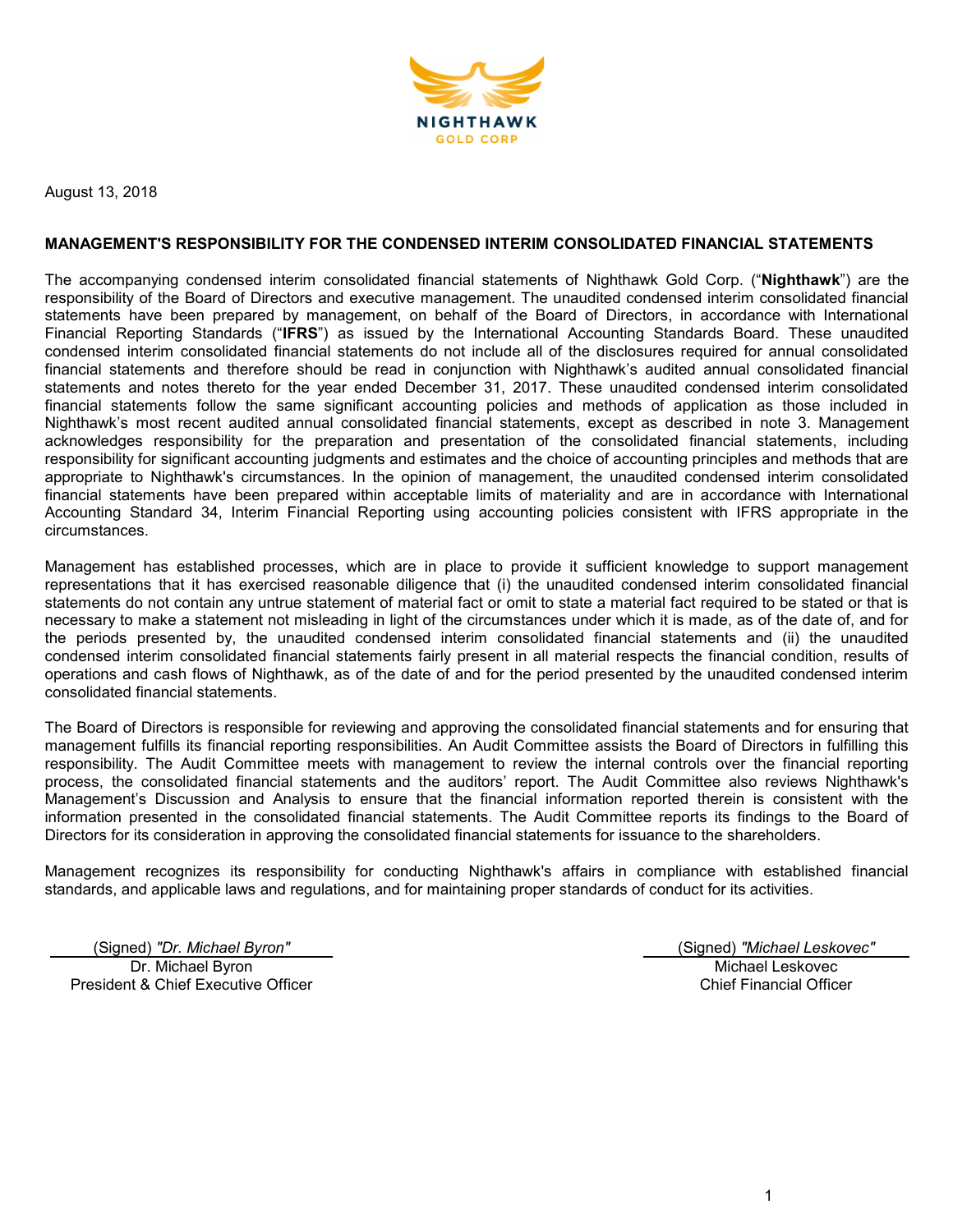

# NIGHTHAWK GOLD CORP. CONDENSED INTERIM CONSOLIDATED STATEMENTS OF FINANCIAL POSITION

Presented in Canadian Dollars Unaudited

| As at                                                                                        | <b>June 30,</b><br>2018 | December 31,<br>2017    |
|----------------------------------------------------------------------------------------------|-------------------------|-------------------------|
|                                                                                              |                         |                         |
| <b>ASSETS</b>                                                                                |                         |                         |
| <b>Current Assets</b>                                                                        |                         |                         |
| Cash                                                                                         | 19,097,225 \$<br>\$     | 26,095,840              |
| Marketable securities                                                                        | 120,000                 | 170,000                 |
| Amounts receivable                                                                           | 398,484                 | 64,931                  |
| Prepaid expenses and supplies                                                                | 882,975                 | 614,610                 |
|                                                                                              | 20,498,684              | 26,945,381              |
| <b>Non-current Assets</b>                                                                    |                         |                         |
| Restricted cash (note 5)                                                                     | 4,479,000               | 4,479,000               |
| Exploration and evaluation assets (note 6)                                                   | 60,916,374              | 53,333,900              |
|                                                                                              | 65,395,374              | 57,812,900              |
|                                                                                              | 85,894,058 \$<br>S.     | 84,758,281              |
| <b>LIABILITIES</b><br><b>Current Liabilities</b><br>Accounts payable and accrued liabilities | 2,011,449 \$<br>\$      | 195,227                 |
| <b>Non-current Liabilities</b>                                                               |                         |                         |
| Flow-through share premium liability                                                         | 617,091                 | 2,453,649               |
| Provision for service obligation (note 7)                                                    | 3,012,314               | 3,012,314               |
| Reclamation provision (note 8)                                                               | 401,150                 | 401,150                 |
| Deferred tax liability                                                                       | 6,183,391               | 4,507,210               |
|                                                                                              | 10,213,946              | 10,374,323              |
|                                                                                              |                         |                         |
| <b>SHAREHOLDERS' EQUITY</b>                                                                  |                         |                         |
| Share capital (note 9(a))                                                                    | 80,118,983              | 80,094,256              |
| Warrants and broker warrants (note 9(b))<br>Share-based payment reserve (note 9(c))          | 3,986,339<br>12,443,257 | 3,986,339<br>12,448,488 |
| <b>Accumulated deficit</b>                                                                   | (22, 879, 916)          | (22, 340, 352)          |
|                                                                                              | 73,668,663              | 74,188,731              |
|                                                                                              |                         |                         |
|                                                                                              | 85,894,058 \$<br>\$     | 84,758,281              |

# Subsequent Event (note 14)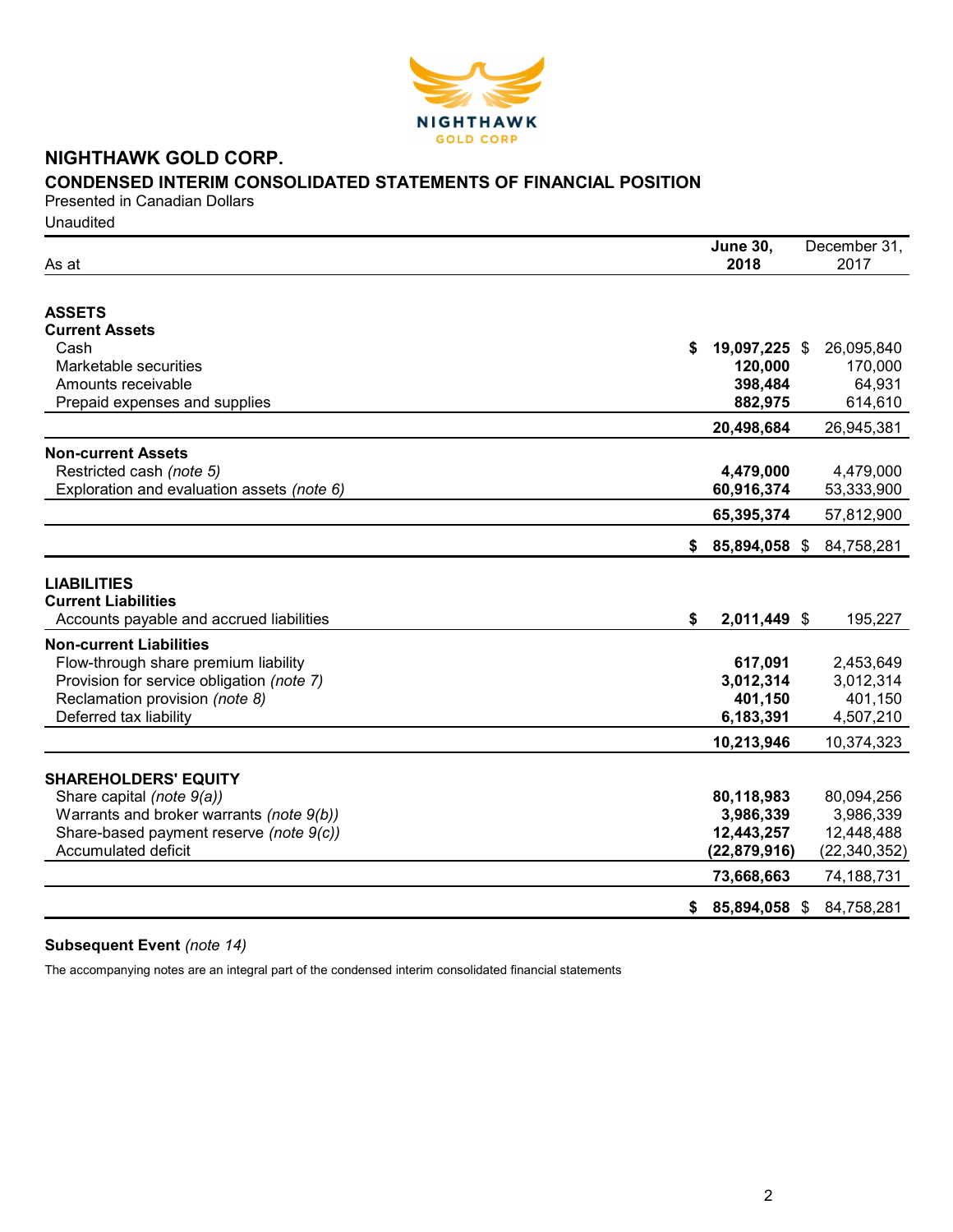

# NIGHTHAWK GOLD CORP.

# CONDENSED INTERIM CONSOLIDATED STATEMENTS OF LOSS AND COMPREHENSIVE LOSS

Presented in Canadian Dollars

**Unaudited** 

| June 30,<br><b>June 30,</b><br>2017<br>2017<br>2018<br>2018<br><b>Expenses</b><br>\$<br>126,299 \$<br>233,317<br>Salaries, director and consulting fees<br>157,582 \$<br>366,588 \$<br>Shareholder communication and marketing<br>81,073<br>99,582<br>184,406<br>150,465<br>115,980<br>146,509<br>174,572<br>Regulatory<br>47,954<br>Office and administration<br>52,203<br>66,686<br>113,815<br>133,057<br>53,642<br>54,070<br>83,256<br>90,404<br>Travel<br>42,006<br>124,977<br>Professional fees<br>51,307<br>67,346<br>1,912,148<br>Stock-based compensation (note 9(c))<br>2,499<br>452,969<br>497,914<br>961,920<br>2,818,940<br>Other income (expense)<br>1,478,144<br>1,836,558<br>1,199,383<br>Flow-through share premium<br>901,490<br>Interest income<br>37,261<br>48,812<br>311,979<br>71,633<br>Unrealized loss on investments<br>(170,000)<br>(50,000)<br>1,345,405<br>950,302<br>2,098,537<br>1,271,016<br>892,436<br>Income (loss) before income taxes<br>452,388<br>1,136,617<br>Deferred tax provision<br>(1,676,181)<br>(1,334,259)<br>(1,676,181)<br>Net loss and comprehensive loss<br>$(783, 745)$ \$<br>$(881, 871)$ \$<br>\$<br>$(539, 564)$ \$ |  | Three months ended |  | Six months ended |  |
|--------------------------------------------------------------------------------------------------------------------------------------------------------------------------------------------------------------------------------------------------------------------------------------------------------------------------------------------------------------------------------------------------------------------------------------------------------------------------------------------------------------------------------------------------------------------------------------------------------------------------------------------------------------------------------------------------------------------------------------------------------------------------------------------------------------------------------------------------------------------------------------------------------------------------------------------------------------------------------------------------------------------------------------------------------------------------------------------------------------------------------------------------------------------------|--|--------------------|--|------------------|--|
|                                                                                                                                                                                                                                                                                                                                                                                                                                                                                                                                                                                                                                                                                                                                                                                                                                                                                                                                                                                                                                                                                                                                                                          |  |                    |  |                  |  |
|                                                                                                                                                                                                                                                                                                                                                                                                                                                                                                                                                                                                                                                                                                                                                                                                                                                                                                                                                                                                                                                                                                                                                                          |  |                    |  |                  |  |
|                                                                                                                                                                                                                                                                                                                                                                                                                                                                                                                                                                                                                                                                                                                                                                                                                                                                                                                                                                                                                                                                                                                                                                          |  |                    |  |                  |  |
|                                                                                                                                                                                                                                                                                                                                                                                                                                                                                                                                                                                                                                                                                                                                                                                                                                                                                                                                                                                                                                                                                                                                                                          |  |                    |  |                  |  |
| (1,547,924)<br>(1,762,836)<br>(3,310,760)                                                                                                                                                                                                                                                                                                                                                                                                                                                                                                                                                                                                                                                                                                                                                                                                                                                                                                                                                                                                                                                                                                                                |  |                    |  |                  |  |
|                                                                                                                                                                                                                                                                                                                                                                                                                                                                                                                                                                                                                                                                                                                                                                                                                                                                                                                                                                                                                                                                                                                                                                          |  |                    |  |                  |  |
|                                                                                                                                                                                                                                                                                                                                                                                                                                                                                                                                                                                                                                                                                                                                                                                                                                                                                                                                                                                                                                                                                                                                                                          |  |                    |  |                  |  |
|                                                                                                                                                                                                                                                                                                                                                                                                                                                                                                                                                                                                                                                                                                                                                                                                                                                                                                                                                                                                                                                                                                                                                                          |  |                    |  |                  |  |
|                                                                                                                                                                                                                                                                                                                                                                                                                                                                                                                                                                                                                                                                                                                                                                                                                                                                                                                                                                                                                                                                                                                                                                          |  |                    |  |                  |  |
|                                                                                                                                                                                                                                                                                                                                                                                                                                                                                                                                                                                                                                                                                                                                                                                                                                                                                                                                                                                                                                                                                                                                                                          |  |                    |  |                  |  |
|                                                                                                                                                                                                                                                                                                                                                                                                                                                                                                                                                                                                                                                                                                                                                                                                                                                                                                                                                                                                                                                                                                                                                                          |  |                    |  |                  |  |
|                                                                                                                                                                                                                                                                                                                                                                                                                                                                                                                                                                                                                                                                                                                                                                                                                                                                                                                                                                                                                                                                                                                                                                          |  |                    |  |                  |  |
|                                                                                                                                                                                                                                                                                                                                                                                                                                                                                                                                                                                                                                                                                                                                                                                                                                                                                                                                                                                                                                                                                                                                                                          |  |                    |  |                  |  |
|                                                                                                                                                                                                                                                                                                                                                                                                                                                                                                                                                                                                                                                                                                                                                                                                                                                                                                                                                                                                                                                                                                                                                                          |  |                    |  |                  |  |
|                                                                                                                                                                                                                                                                                                                                                                                                                                                                                                                                                                                                                                                                                                                                                                                                                                                                                                                                                                                                                                                                                                                                                                          |  |                    |  |                  |  |
|                                                                                                                                                                                                                                                                                                                                                                                                                                                                                                                                                                                                                                                                                                                                                                                                                                                                                                                                                                                                                                                                                                                                                                          |  |                    |  |                  |  |
|                                                                                                                                                                                                                                                                                                                                                                                                                                                                                                                                                                                                                                                                                                                                                                                                                                                                                                                                                                                                                                                                                                                                                                          |  |                    |  |                  |  |
|                                                                                                                                                                                                                                                                                                                                                                                                                                                                                                                                                                                                                                                                                                                                                                                                                                                                                                                                                                                                                                                                                                                                                                          |  |                    |  |                  |  |
|                                                                                                                                                                                                                                                                                                                                                                                                                                                                                                                                                                                                                                                                                                                                                                                                                                                                                                                                                                                                                                                                                                                                                                          |  |                    |  |                  |  |
|                                                                                                                                                                                                                                                                                                                                                                                                                                                                                                                                                                                                                                                                                                                                                                                                                                                                                                                                                                                                                                                                                                                                                                          |  |                    |  |                  |  |
| Net loss per share (note 10):                                                                                                                                                                                                                                                                                                                                                                                                                                                                                                                                                                                                                                                                                                                                                                                                                                                                                                                                                                                                                                                                                                                                            |  |                    |  |                  |  |
| <b>Basic and fully diluted</b><br>$Nil$ \$<br>$Nil$ \$<br>\$<br>Nil \$<br>(0.02)                                                                                                                                                                                                                                                                                                                                                                                                                                                                                                                                                                                                                                                                                                                                                                                                                                                                                                                                                                                                                                                                                         |  |                    |  |                  |  |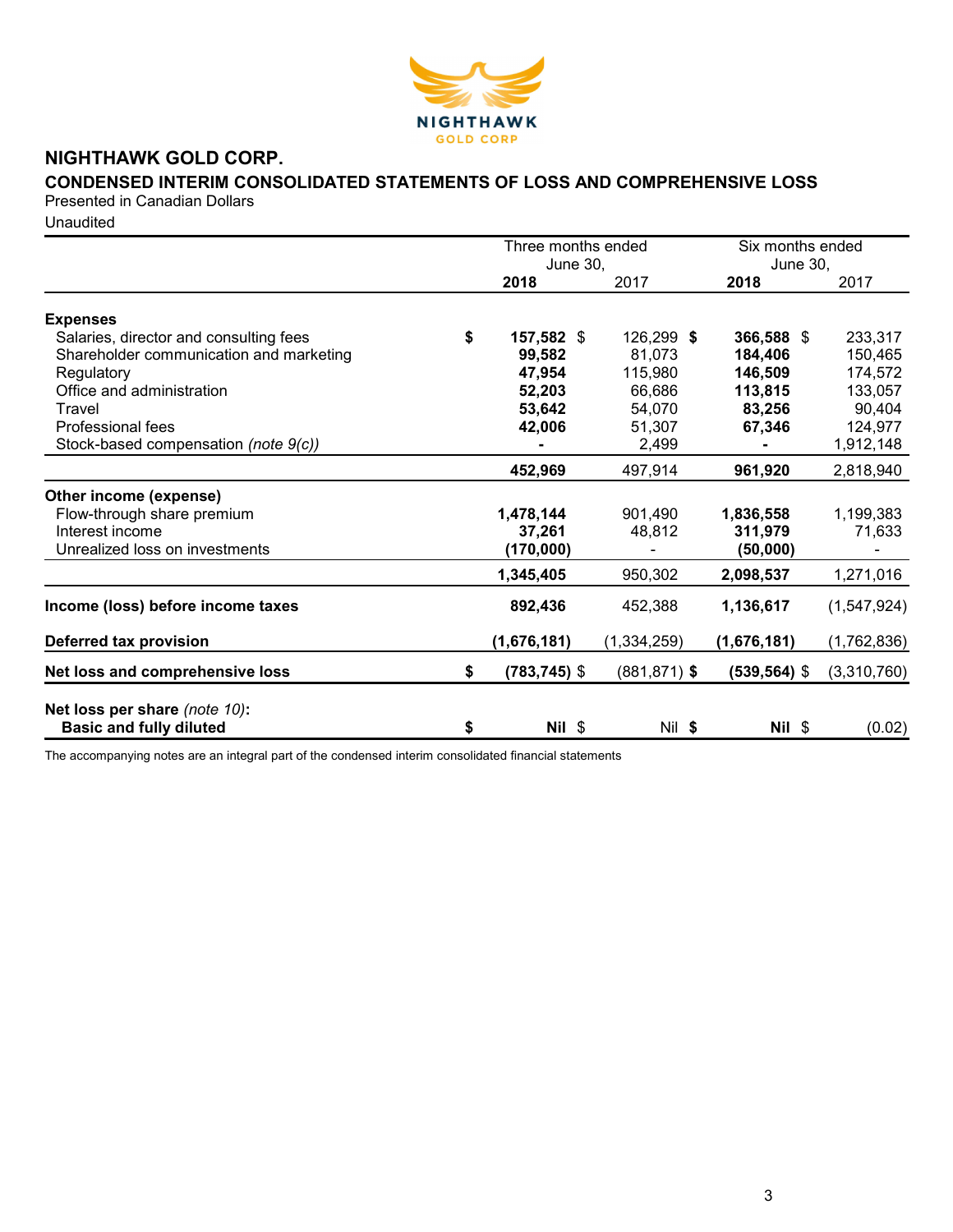

# NIGHTHAWK GOLD CORP.

# CONDENSED INTERIM CONSOLIDATED STATEMENTS OF CHANGES IN SHAREHOLDERS' EQUITY

Presented in Canadian Dollars

Unaudited

|                                                                        | Share capital | <b>Warrants and</b><br>broker warrants | Share-based<br>payment reserve | <b>Accumulated</b><br>deficit | <b>Total equity</b> |
|------------------------------------------------------------------------|---------------|----------------------------------------|--------------------------------|-------------------------------|---------------------|
| <b>Balance at December 31, 2016</b>                                    | 61,916,419    | \$                                     | \$<br>9,976,849                | (19, 221, 704)<br>S.          | 52,671,564          |
| Issuance of shares, net of cash share issuance costs of<br>\$1,617,273 | 23,502,277    |                                        |                                |                               | 23,502,277          |
| Flow-through share premium                                             | (2,844,086)   |                                        |                                |                               | (2,844,086)         |
| Tax effect of share issue costs                                        | 428,577       |                                        |                                |                               | 428,577             |
| Fair value of broker warrants issued                                   | (299, 259)    | 299,259                                |                                |                               |                     |
| Fair value of warrants issued                                          | (3,712,483)   | 3,712,483                              |                                |                               |                     |
| Issuance of common shares on exercise of stock options                 | 655,148       |                                        |                                |                               | 655,148             |
| Fair value of stock options transferred on exercise                    | 246,438       |                                        | (246, 438)                     |                               |                     |
| Stock-based compensation                                               |               |                                        | 2,726,603                      |                               | 2,726,603           |
| Net loss for the period                                                |               |                                        |                                | (3,310,760)                   | (3,310,760)         |
| Balance at June 30, 2017                                               | 79,893,031    | 4,011,742                              | 12,457,014                     | (22, 532, 464)                | 73,829,323          |
| Tax effect of share issue costs                                        | 79,304        |                                        |                                |                               | 79,304              |
| Issuance of common shares on exercise of warrants                      | 49,000        |                                        |                                |                               | 49,000              |
| Issuance of common shares on exercise of stock options                 | 38,992        |                                        |                                |                               | 38,992              |
| Fair value of warrants and stock options transferred on exercise       | 33,929        | (25, 403)                              | (8,526)                        |                               |                     |
| Net income for the period                                              |               |                                        |                                | 192,112                       | 192,112             |
| Balance at December 31, 2017                                           | 80,094,256    | 3,986,339                              | 12,448,488                     | (22, 340, 352)                | 74,188,731          |
| Issuance of common shares on exercise of stock options                 | 19,496        |                                        |                                |                               | 19,496              |
| Fair value of warrants and stock options transferred on exercise       | 5,231         |                                        | (5,231)                        |                               |                     |
| Net loss for the period                                                |               |                                        |                                | (539, 564)                    | (539, 564)          |
| Balance at June 30, 2018<br>\$                                         | 80,118,983    | \$<br>3,986,339                        | 12,443,257<br>\$               | (22,879,916)<br>\$            | 73,668,663<br>\$    |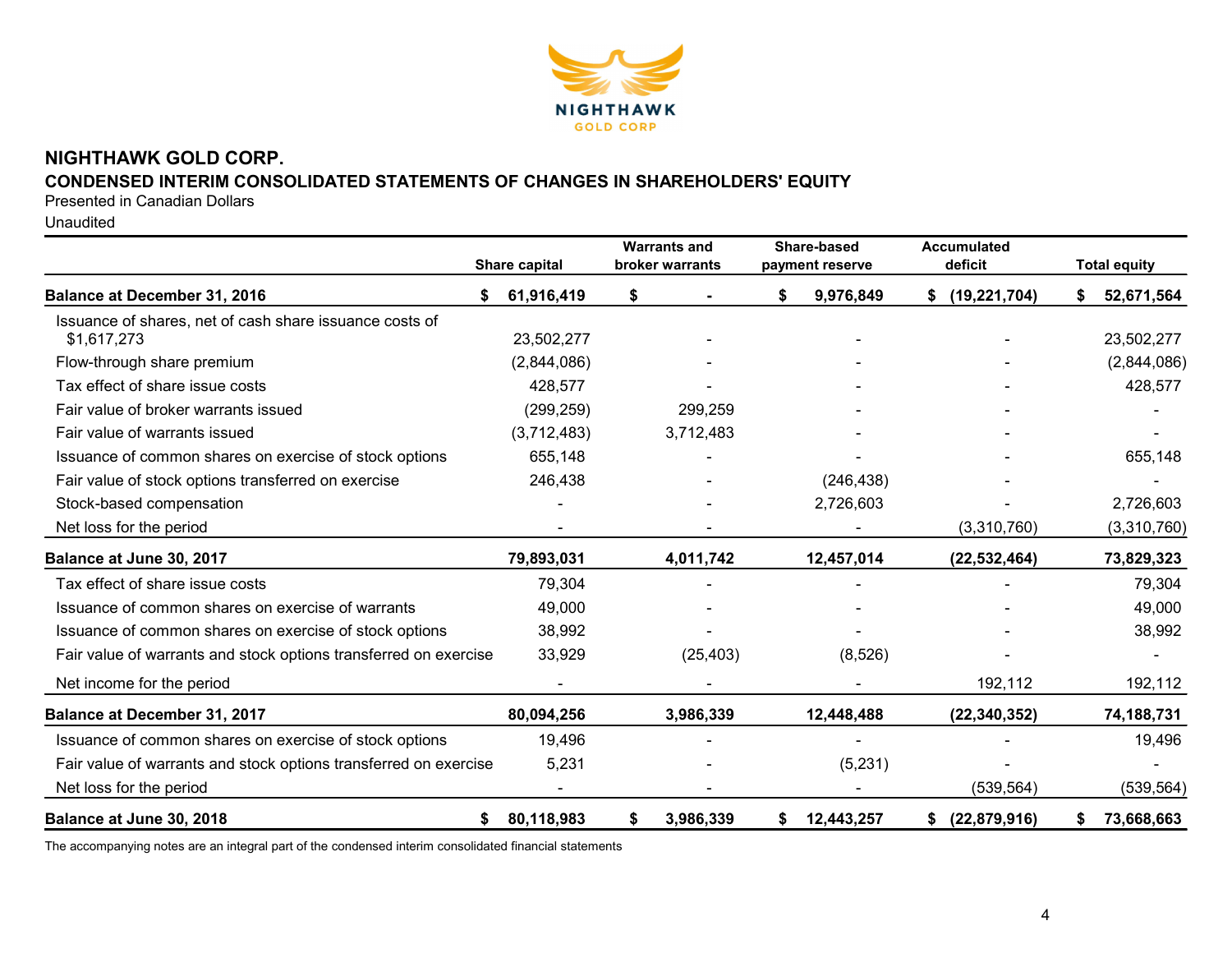

# NIGHTHAWK GOLD CORP. CONDENSED INTERIM CONSOLIDATED STATEMENTS OF CASH FLOWS

Presented in Canadian Dollars **Unaudited** 

| For the six months ended June 30,                   | 2018                  | 2017          |
|-----------------------------------------------------|-----------------------|---------------|
| Cash provided by (used in)                          |                       |               |
| <b>Operations</b>                                   |                       |               |
| Net loss for the period                             | \$<br>$(539, 564)$ \$ | (3,310,760)   |
| Items not involving cash:                           |                       |               |
| Deferred income tax provision                       | 1,676,181             | 1,762,836     |
| Stock-based compensation                            |                       | 1,912,148     |
| Flow-through share premium                          | (1,836,558)           | (1, 199, 383) |
| Unrealized loss on investments                      | 50,000                |               |
| Change in non-cash working capital:                 |                       |               |
| Amounts receivable                                  | (333, 553)            | (19,086)      |
| Prepaid expenses and supplies                       | (268, 365)            | (324, 453)    |
| Accounts payable and accrued liabilities            | 1,816,222             | 2,168,594     |
|                                                     | 564,363               | 989,896       |
| <b>Financing</b>                                    |                       |               |
| Issuance of common shares, net of share issue costs |                       | 23,502,277    |
| Exercise of stock options                           | 19,496                | 655,148       |
|                                                     | 19,496                | 24, 157, 425  |
| Investing                                           |                       |               |
| Exploration and evaluation costs                    | (7, 545, 347)         | (5, 150, 243) |
| Acquisition costs                                   | (37, 127)             | (67,055)      |
|                                                     | (7,582,474)           | (5,217,298)   |
| Increase (decrease) in cash                         | (6,998,615)           | 19,930,023    |
| Cash, beginning of period                           | 26,095,840            | 14,324,806    |
| Cash, end of period                                 | 19,097,225 \$<br>S.   | 34,254,829    |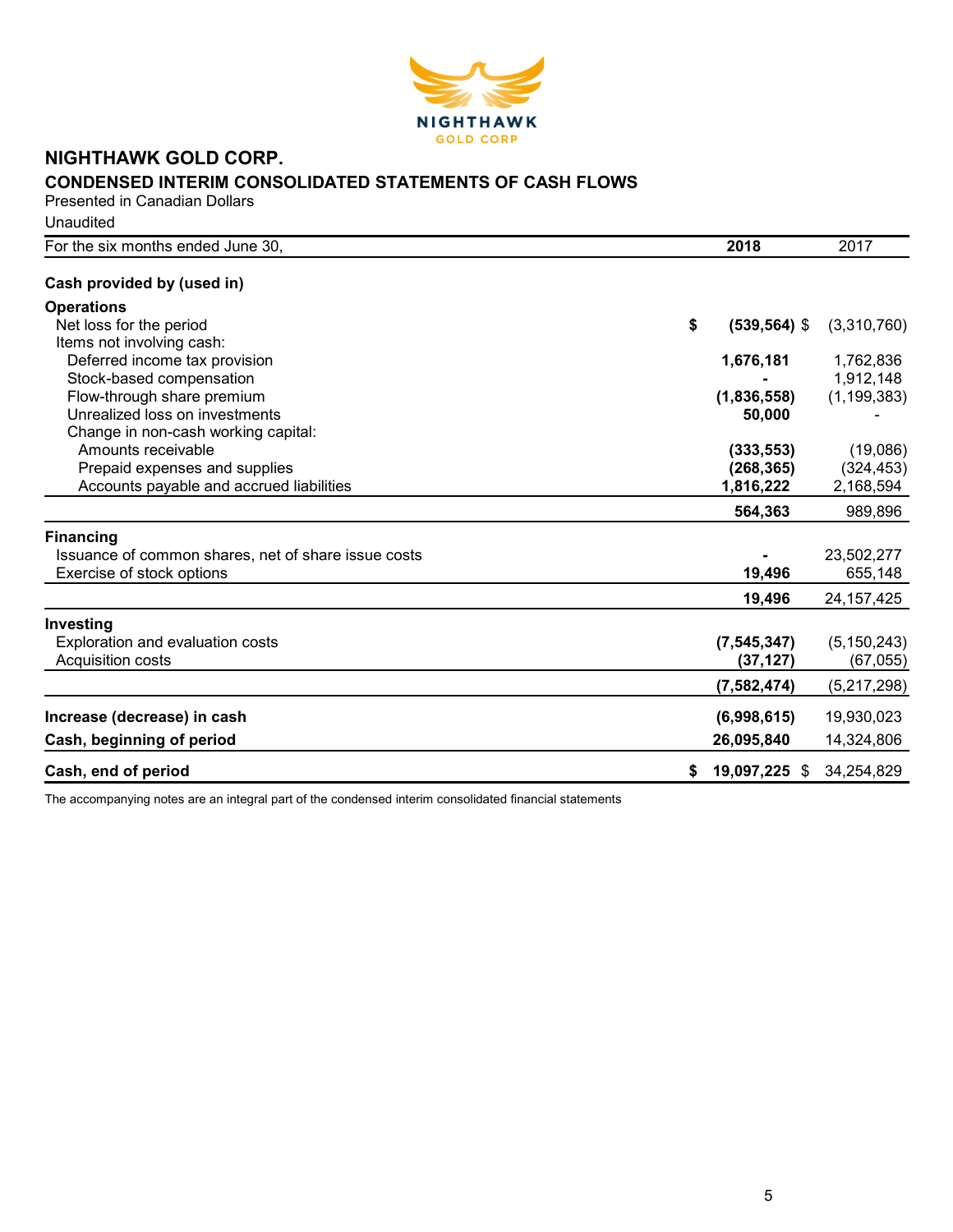

Unaudited

For the six months ended June 30, 2018

# 1. NATURE OF OPERATIONS

Nighthawk Gold Corp. ("Nighthawk" or the "Company") was incorporated on January 8, 2004 under the Business Corporations Act (Ontario) and is a publicly listed Canadian junior resource company with exploration and evaluation assets in Canada. Nighthawk is engaged in the identification, acquisition, exploration and evaluation of gold properties, is listed on the Toronto Stock Exchange ("TSX"), and trades under the symbol NHK. To date, Nighthawk has not earned any revenue from operations. The Company's registered office is located at Suite 301, 141 Adelaide Street West, Toronto, Ontario, Canada, M5H 3L5.

The condensed interim consolidated financial statements for the six months ended June 30, 2018 have been approved for issue by the Board of Directors on August 13, 2018.

Nighthawk is in the exploration stage and is subject to risks and challenges similar to companies in a comparable stage. These risks include, but are not limited to, the challenges of securing adequate capital in view of exploration, development and operational risks inherent in the mining industry; changes in government policies and regulations; the ability to obtain the necessary environmental permitting; challenges in future profitable production or, alternatively Nighthawk's ability to dispose of its exploration and evaluation assets on an advantageous basis; as well as global economic, precious and base metal price volatility; all of which are uncertain.

## 2. BASIS OF PRESENTATION

These unaudited condensed interim consolidated financial statements have been prepared in accordance with IAS 34 - Interim Financial Reporting on the basis of International Financial Reporting Standards ("IFRS") and interpretations as approved by the International Accounting Standards Board ("IASB") and are presented in Canadian dollars.

These unaudited condensed interim consolidated financial statements have been prepared on a going concern basis, under the historical cost convention, except fair value through profit and loss assets which are carried at fair value, and have been prepared using the accrual basis of accounting except for cash flow information.

The unaudited condensed interim consolidated statement of cash flows shows the changes in cash arising during the year from operating activities, investing activities and financing activities.

The cash flows from operating activities are determined by using the indirect method. Net loss is therefore adjusted by non-cash items, such as deferred tax expenses (recoveries), stock-based compensation, write-down of exploration and evaluation assets, flow-through share premium, accretion expense, as well as changes from amounts receivable, prepaid expenses and supplies, and accounts payable and accrued liabilities. In addition, all income and expenses from cash transactions that are attributable to investing or financing activities are eliminated. The cash flows from investing and financing activities are determined by using the direct method.

These consolidated financial statements have been prepared under the historical cost convention, except fair value through profit and loss assets which are carried at fair value, and have been prepared using the accrual basis of accounting except for cash flow information.

# 3. SIGNIFICANT ACCOUNTING POLICIES

The financial framework and accounting policies applied in the preparation of these unaudited condensed interim consolidated financial statements are consistent with those as disclosed in its most recently completed audited consolidated financial statements for the transitional fiscal year ended December 31, 2017.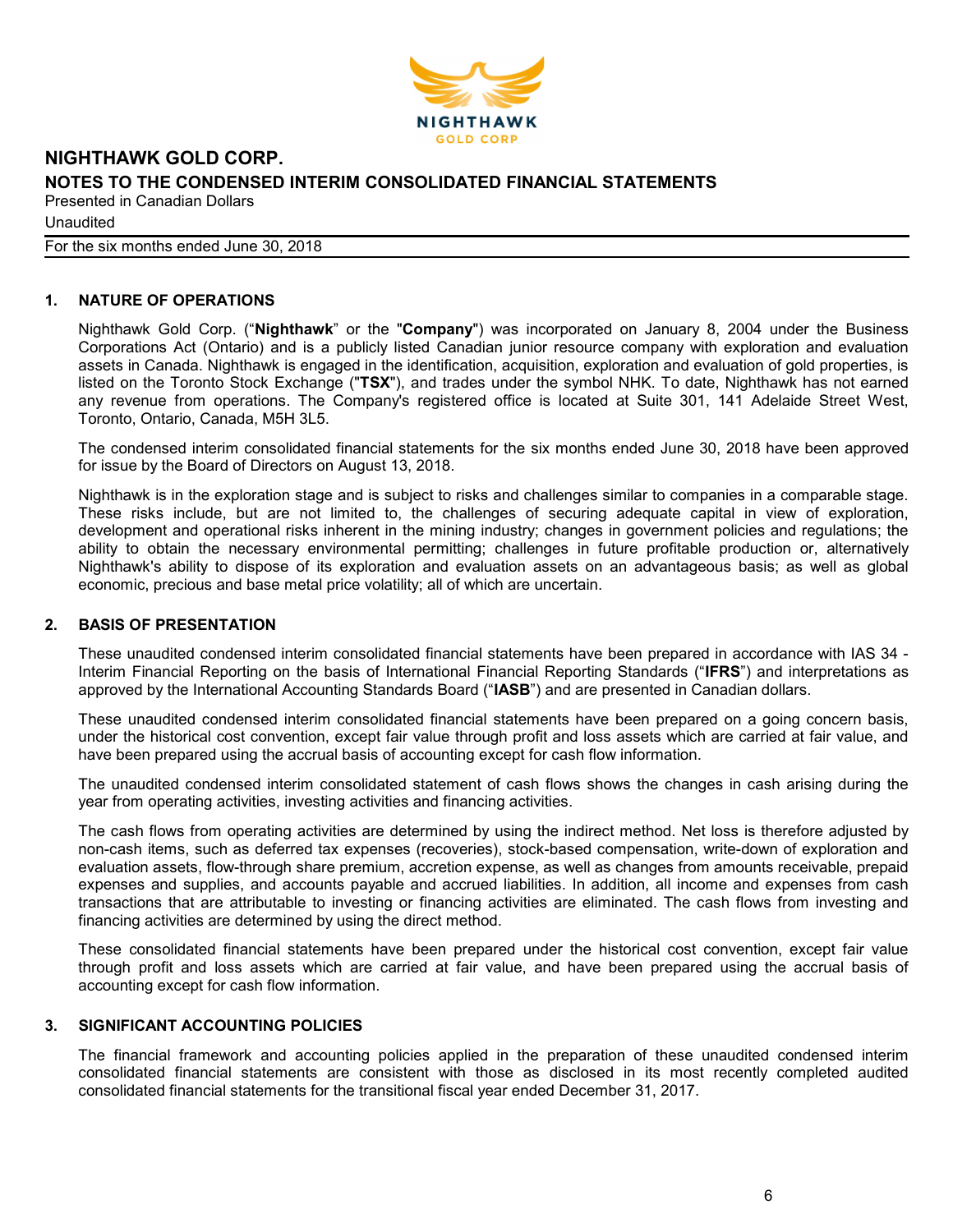

**Unaudited** 

For the six months ended June 30, 2018

### 3. SIGNIFICANT ACCOUNTING POLICIES (continued)

#### (a) Changes in Accounting Policies

The Company has adopted the following standard during the six months ended June 30, 2018:

(i) IFRS 9 - Financial Instruments - The IASB issued IFRS 9 in October 2010 and will replace IAS 39, Financial Instruments: Recognition and Measurement. IFRS 9 uses a single approach to determine whether a financial asset is measured at amortized cost or fair value, replacing the multiple rules in IAS 39. The approach in IFRS 9 is based on how an entity manages its financial instruments in the context of its business model and the contractual cash flow characteristics of the financial assets. Most of the requirements in IAS 39 for classification and measurement of financial liabilities were carried forward unchanged to IFRS 9. The new standard also requires a single impairment method to be used, replacing the multiple impairment methods in IAS 39. The effective date for the application of IFRS 9 is January 1, 2018.

Nighthawk's adoption of IFRS 9 did not have a material financial impact upon the condensed interim consolidated financial statements.

#### (b) Recent Accounting Pronouncements

Certain pronouncements were issued by the IASB are mandatory for accounting periods after June 30, 2018 or later periods. Many are not applicable or do not have a significant impact to Nighthawk and have been excluded from the discussion below. The following have not yet been adopted and are being evaluated to determine their impact on Nighthawk.

(i) In January 2016, the International Accounting Standards Board (IASB) issued a new International Financial Reporting Standard (IFRS) on lease accounting which was incorporated into Part I of the CPA Canada Handbook – Accounting by the Accounting Standards Board (AcSB) in June 2016. IFRS 16 supersedes IAS 17 Leases, IFRIC 4 Determining Whether an Arrangement Contains a Lease, SIC-15 Operating Leases - Incentives and SIC-27 Evaluating the Substance of Transactions Involving the Legal Form of a Lease. IFRS 16 introduces a single lessee accounting model that requires a lessee to recognize assets and liabilities for all leases with a term of more than 12 months, unless the underlying asset is of low value. Lease assets and liabilities are initially recognized on a present value basis and subsequently, similarly to other non-financial assets and financial liabilities, respectively. The lessor accounting requirements are substantially unchanged and, accordingly, continue to require classification and measurement as either operating or finance leases. The new standard also introduces detailed disclosure requirements for both the lessee and lessor. The new standard is effective for annual periods beginning on or after January 1, 2019. Earlier application is permitted for entities that also apply IFRS 15 Revenue from Contracts with Customers. Nighthawk's adoption of IFRS 16 will not have a material financial impact upon the audited consolidated financial statements.

#### 4. CRITICAL ACCOUNTING ESTIMATES AND SIGNIFICANT JUDGEMENTS

The preparation of these condensed interim consolidated financial statements requires management to make certain estimates and assumptions that affect the reported amounts of assets and liabilities at the date of the condensed interim consolidated financial statements and reported amounts of revenues and expenses during the reporting period. Actual outcomes could differ from these estimates. These condensed interim consolidated financial statements include estimates which, by their nature, are uncertain. The impacts of such estimates are pervasive throughout the condensed interim consolidated financial statements, and may require accounting adjustments based on future occurrences. Revisions to accounting estimates are recognized in the period in which the estimate is revised and future periods if the revision affects both current and future periods. These estimates are based on historical experience, current and future economic conditions and other factors, including expectations of future events that are believed to be reasonable under the circumstances.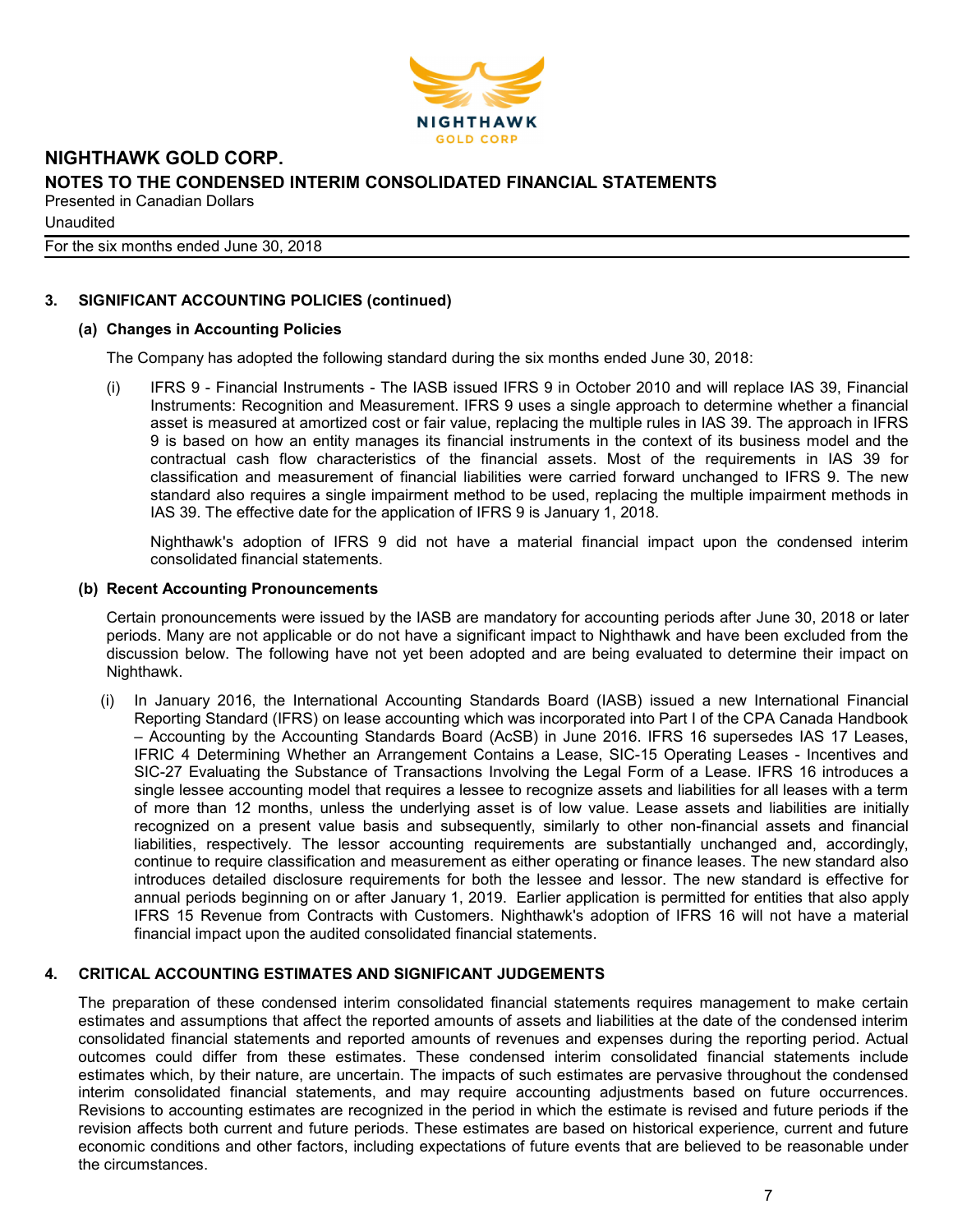

**Unaudited** 

For the six months ended June 30, 2018

# 4. CRITICAL ACCOUNTING ESTIMATES AND SIGNIFICANT JUDGEMENTS (continued)

Significant assumptions about the future and other sources of estimation and judgemental uncertainty that management has made at the consolidated statement of financial position reporting date, that could result in a material adjustment to the carrying amounts of assets and liabilities, in the event that actual results differ from assumptions made, relate to, but are not limited to, the following:

- (i) Nighthawk assesses the carrying value of exploration and evaluation assets at each reporting period to determine whether any indication of impairment exists. When an impairment exists, the calculation of recoverable amount requires the use of estimates and assumptions such as long-term commodity prices, discount rates, recoverable metals, and operating performance;
- (ii) the calculation of the fair value of warrants, broker warrants and stock options issued by Nighthawk requires the use of estimates of inputs in the Black-Scholes option pricing valuation model;
- (iii) the calculation of the reclamation liability and provision for service obligation, being the present value of the estimated costs to restore the properties is discounted at rates which reflect current market assessments and the risks specific to the liability. The calculation requires management to estimate the total restoration costs, timing of remediation and an appropriate discount rate; and
- (iv) valuation of deferred income taxes.

# 5. RESTRICTED CASH

During the year ended July 31, 2011, Nighthawk posted two irrevocable standby letters of credit with a Canadian chartered bank in the amount of \$401,000 (collectively, the "Permit LOC's") to provide security under its land use permit and water access licence for the existing reclamation work associated with the Damoti Reclamation Obligation (notes 6 and 8) as well as with its exploration activities relating to the Indin Lake Gold Property in the Northwest Territories, Canada. In March 2012, Nighthawk posted additional security of \$78,000 (the "Additional Security") upon receiving approval on its updated land use permit, which was submitted to support its expanded exploration activities on its Indin Lake Gold Property. The updated land use permit and the water access licence are valid until February 2019. The Permit LOC's are secured by guaranteed investment certificates (the "Permit GIC's") at a Canadian chartered bank for the same amount. The Permit GIC's and the Additional Security may be recovered by Nighthawk at expiration of the land use permit and water access licence in absence of any environmental disturbances provided Nighthawk carries out activities to satisfy the Damoti Reclamation Obligation.

On January 26, 2012, under the terms of its agreement to acquire 100% ownership of the mineral claims and leases of the former producing Colomac Gold Mine (the "Colomac Gold Project") (note 6), Nighthawk entered into three letters of credit totaling \$5,000,000 at a Canadian chartered bank in favour of Aboriginal Affairs and Northern Development Canada ("AANDC") to secure Nighthawk's service obligation to perform reclamation services on three other sites as follows: \$3,000,000 for the Diversified site, \$1,000,000 for the Spider Lake site and \$1,000,000 for the Chalco Lake site (collectively, the "Colomac LOC's") (note 7). The Colomac LOC's are secured by guaranteed investment certificates (the "Colomac GIC's") at a Canadian chartered bank for the same amounts. Upon completion of the service obligation with respect to each reclamation site to the satisfaction of an independent third party engineer, the Colomac LOC's with respect to each site will be released and the hold restriction on the related Colomac GIC will be eliminated. At any time, the Company may terminate the liability relating to this service obligation, but as a consequence would relinquish the related Colomac GIC still held as security against the Colomac LOC's at that time.

In Fiscal 2013, the reclamation activities at the Chalco Lake site were completed and the approval of the third party engineer was obtained. As a result, the Colomac LOC with respect to the Chalco Lake site was released and the hold restriction on \$1,000,000 was eliminated at that time (note 7).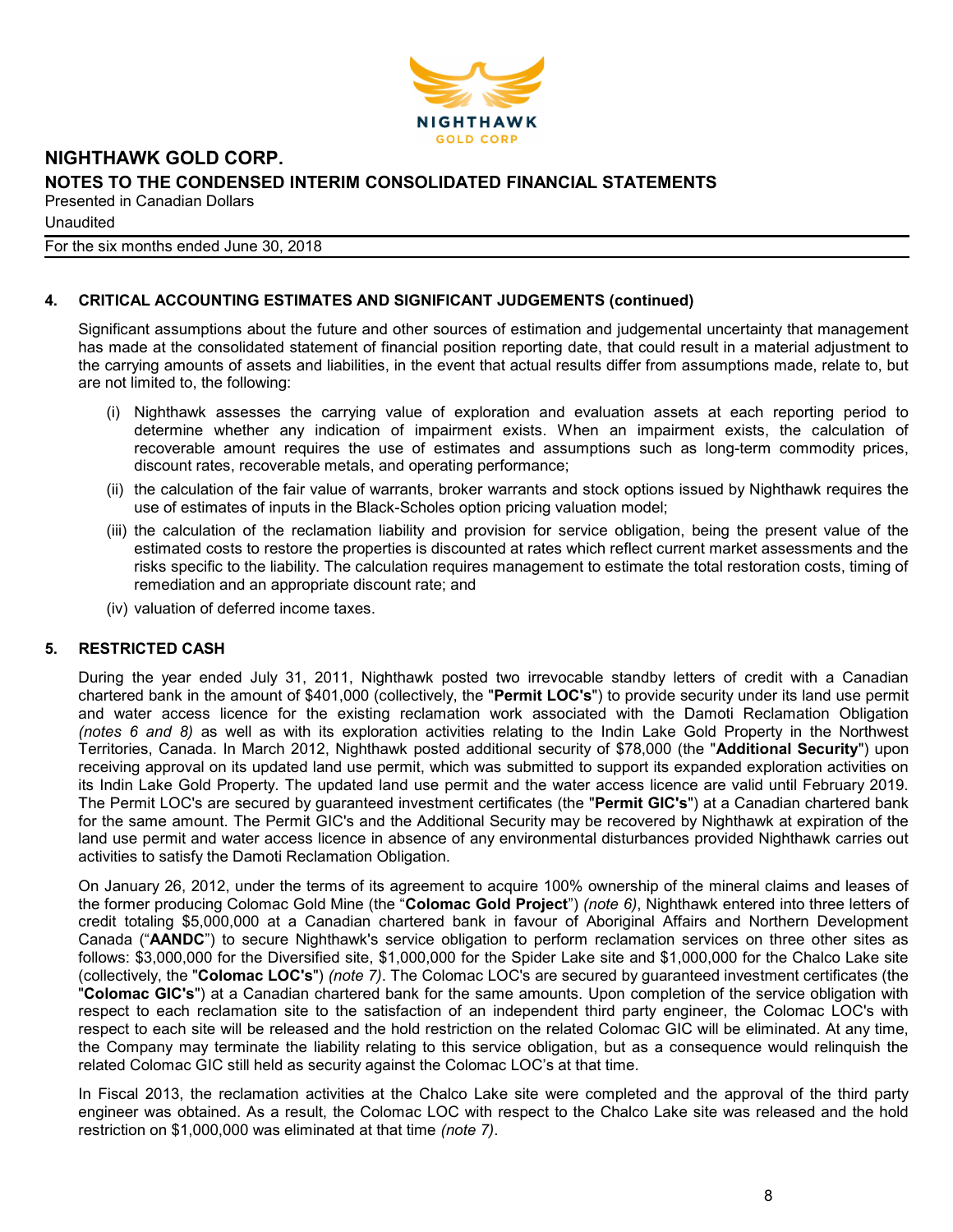

**Unaudited** 

For the six months ended June 30, 2018

# 5. RESTRICTED CASH (continued)

|                                               | Permit<br>security | Colomac<br>GIC's | Total<br>restricted cash |
|-----------------------------------------------|--------------------|------------------|--------------------------|
| Balance - December 31, 2017 and June 30, 2018 | 479.000 \$         | 4,000,000 \$     | 4.479.000                |

#### 6. EXPLORATION AND EVALUATION ASSETS

|                                                      | December 31, 2017                |  |             | June 30, 2018 |                |   |                                  |   |                    |    |                                           |
|------------------------------------------------------|----------------------------------|--|-------------|---------------|----------------|---|----------------------------------|---|--------------------|----|-------------------------------------------|
| <b>Mineral Property</b>                              | Option &<br>acquisition<br>costs |  | Exploration |               | <b>Balance</b> |   | Option &<br>acquisition<br>costs |   | <b>Exploration</b> |    | <b>Balance</b>                            |
| Indin Lake Gold Property \$10,287,885 \$             |                                  |  | 43,046,015  | S             | 53,333,900     | S | 10,325,012                       | S | 50,591,362         | -S | 60,916,374                                |
| <b>Mineral Property</b>                              |                                  |  |             |               |                |   |                                  |   |                    |    | <b>Indin Lake</b><br><b>Gold Property</b> |
| Balance - December 31, 2017                          |                                  |  |             |               |                |   |                                  |   |                    | \$ | 53,333,900                                |
| Acquisition costs<br><b>Exploration expenditures</b> |                                  |  |             |               |                |   |                                  |   |                    |    | 37,127<br>7,545,347                       |
| <b>Balance - June 30, 2018</b>                       |                                  |  |             |               |                |   |                                  |   |                    | S  | 60,916,374                                |

#### Indin Lake Gold Property

In August 2008, Nighthawk acquired 6 mining leases and 6 mining claims (the "Damoti Lake Property") which lie within Nighthawk's Indin Lake Gold Property in the Indin Lake Greenstone Belt located approximately 200 kilometres north of Yellowknife, Northwest Territories. The Damoti Lake Property is subject to an existing 2% net smelter return royalty. Upon acquisition, a reclamation obligation existed at the Damoti Lake Property (the "Damoti Reclamation Obligation"). At the time of acquisition, the estimated cost of the Damoti Reclamation Obligation could not be reliably measured. Nighthawk has since carried out environmental assessments using a third party specialist and has estimated the cost of the Damoti Reclamation Obligation to be \$401,150 (note 8). Nighthawk has capitalized the Damoti Reclamation Obligation, and related assessment costs, as acquisition costs related to the Damoti Lake Property as the liability was assumed at acquisition. During the six months ended June 30, 2018, Nighthawk incurred \$3,927 of assessment costs which have been capitalized as acquisition costs.

Under agreements dated January 7, 2011, and as amended on April 4, 2013, Nighthawk acquired 100% interest in 15 mining leases and 3 mining claims (the "Indin Lake Properties") within the Indin Lake Greenstone Belt, subject to existing net smelter royalties on certain claims ranging from 2% to 5%, by making payments of cash and shares totalling \$725,000. In January and April 2011, Nighthawk staked 107 additional mining claims in the Northwest Territories which link the Indin Lake Properties and the Damoti Lake Property, thereby consolidating much of the Indin Lake Gold Property's ground.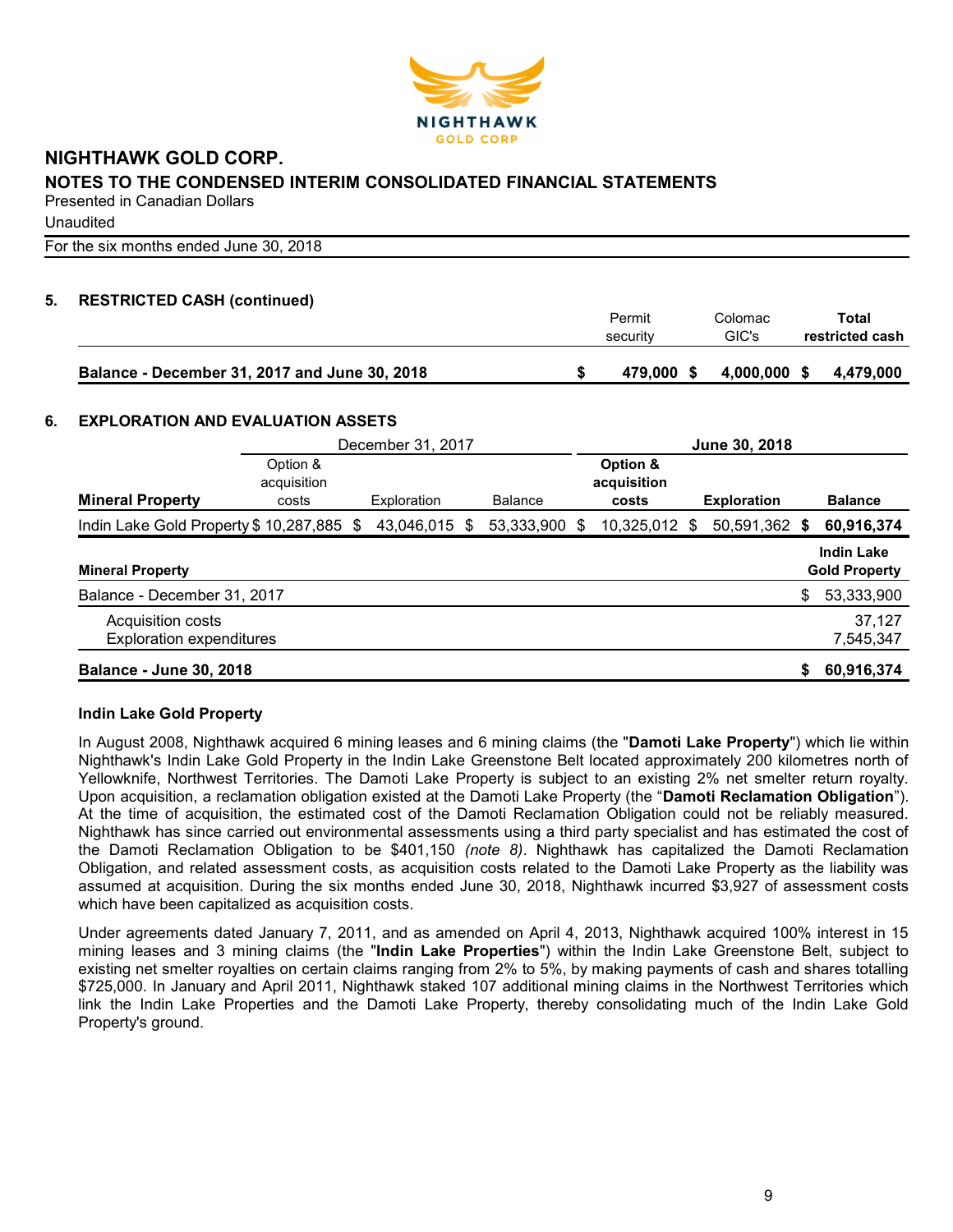

**Unaudited** 

For the six months ended June 30, 2018

# 6. EXPLORATION AND EVALUATION ASSETS (continued)

In January 2012, Nighthawk completed an agreement to acquire 100% ownership of the mineral claims and leases of the Colomac Gold Project, located within the Indin Lake Greenstone Belt and contiguous to and surrounded by Nighthawk's existing Indin Lake Gold Property in the Northwest Territories, from AANDC. As consideration for the Colomac Gold Project, Nighthawk committed to perform reclamation services on three other sites within the Indin Lake Gold Property land package which are the responsibility of AANDC: the Diversified, Chalco Lake, and Spider Lake sites. The obligation for the services is to be carried out on behalf of AANDC to a maximum of \$5,000,000. See note 7 for further details on the provision for service obligation remaining at June 30, 2018. The Company did not assume the reclamation liabilities of these three sites and is not responsible for any historical environmental liabilities associated with the Colomac Gold Project. At any time, the Company may terminate the liability relating to this service obligation, but as a consequence would relinquish the related Colomac GIC still held as security against the Colomac LOC's at that time.

# 7. PROVISION FOR SERVICE OBLIGATION

As consideration for the Colomac Gold Project (note 6), Nighthawk agreed to perform reclamation services on three other sites within the Indin Lake Gold Property land package which are the responsibility of AANDC: Diversified, Chalco Lake, and Spider Lake. The obligation for the reclamation services is to be carried out on behalf of AANDC to a maximum of \$5,000,000. Upon closing, Nighthawk entered into the Colomac LOC's totaling \$5,000,000 in favour of AANDC to secure Nighthawk's obligation to perform the services for each site. The Colomac LOC's are secured by the Colomac GIC's at a Canadian chartered bank for the same amounts (note 5).

Nighthawk did not assume the reclamation liabilities of these three sites. Upon completion of the service obligation with respect to each site to the satisfaction of an independent third party engineer, the Colomac LOC's with respect to each site will be released and the hold restriction on the related Colomac GIC will be eliminated. At any time, the Company may terminate the liability relating to this service obligation, but as a consequence would relinquish the related Colomac GIC still held as security against the Colomac LOC's at that time. In March 2013, the reclamation activities at the Chalco Lake site were completed upon approvals of the third party engineer.

| <b>Service Obligation</b> |
|---------------------------|
|                           |

| \$3,012,314<br>Balance - December 31, 2017 and June 30, 2018 |  |
|--------------------------------------------------------------|--|
|--------------------------------------------------------------|--|

#### 8. RECLAMATION PROVISION

Upon acquisition of the Damoti Lake Property (note 6), the Damoti Reclamation Obligation existed at the Damoti Lake Property. At the time of acquisition, the estimated cost of the Damoti Reclamation Obligation could not be reliably measured. Nighthawk has since carried out environmental assessments using a third party specialist and estimated the cost of the Damoti Reclamation Obligation to be \$401,150. Nighthawk posted the Permit GIC's, to secure the Permit LOC's, and remitted the Additional Security for an amount of \$479,000 (note 5) to provide security under its land use permit and water access licence for the Damoti Reclamation Obligation as well as for exploration activities relating to the Indin Lake Gold Property.

| Balance - December 31, 2017 and June 30, 2018 | 401,150 |
|-----------------------------------------------|---------|

Amount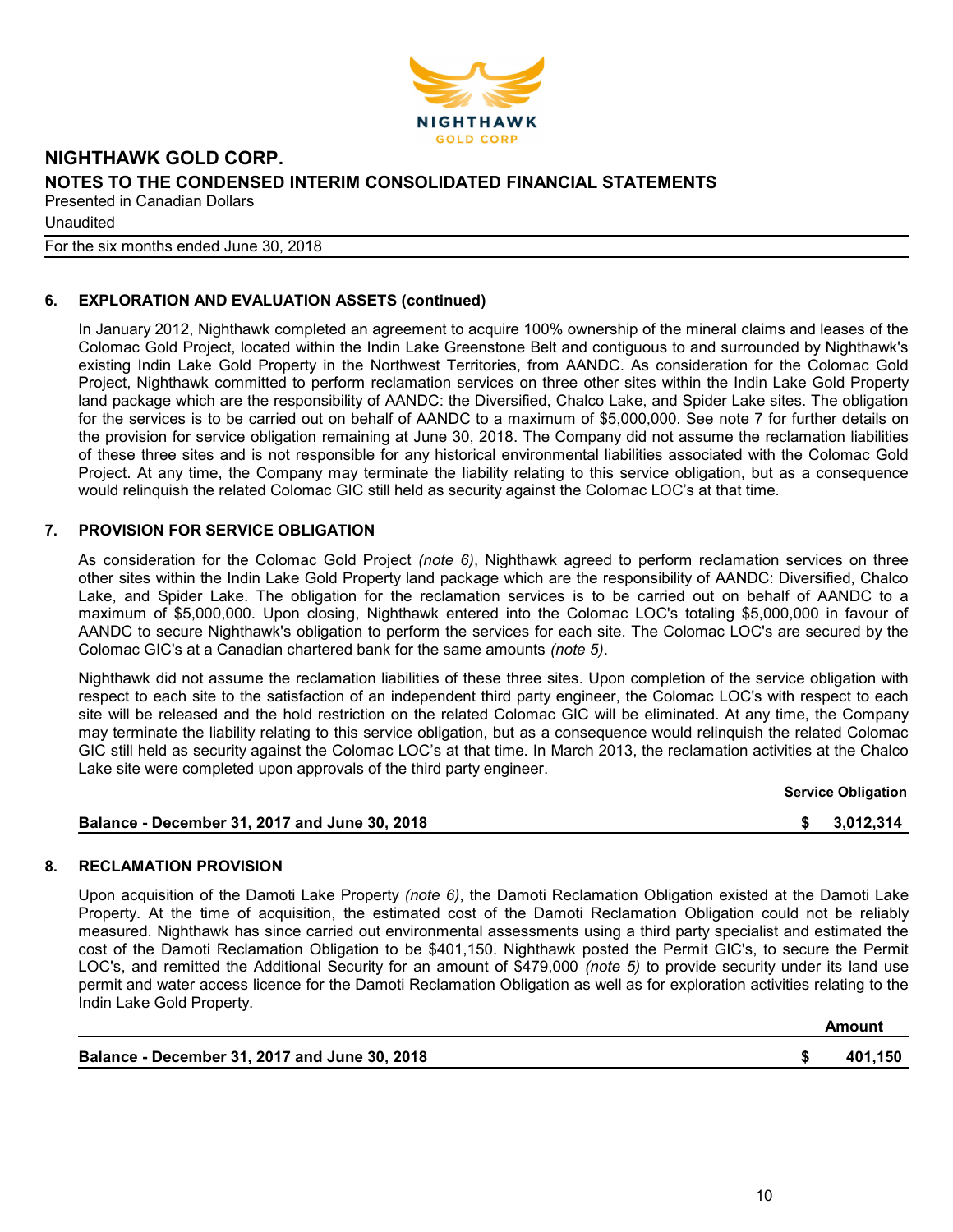

Unaudited

For the six months ended June 30, 2018

# 9. SHARE CAPITAL

# (a) Common Shares

Authorized Capital - Unlimited common shares Issued

|                                                          | Number of<br>shares       | Consideration |
|----------------------------------------------------------|---------------------------|---------------|
| Balance - December 31, 2017                              | 188,541,010 \$ 80,094,256 |               |
| Exercise of stock options                                | 64.986                    | 19.496        |
| Fair value of stock options transferred to common shares |                           | 5,231         |
| <b>Balance - June 30, 2018</b>                           | 188,605,996 \$            | 80,118,983    |

# (b) Warrants

|                                               | <b>Warrants</b> | Broker<br>warrants | <b>Allocated</b><br>value |
|-----------------------------------------------|-----------------|--------------------|---------------------------|
| Balance - December 31, 2017 and June 30, 2018 | 15.911.042      | 754.631 \$         | 3,986,339                 |

A summary of Nighthawk's outstanding warrants at June 30, 2018 is presented below:

|                               | Number of  |                       |                    |
|-------------------------------|------------|-----------------------|--------------------|
| <b>Issue date</b>             | warrants   | <b>Exercise price</b> | <b>Expiry date</b> |
| March 2, 2017 Broker Warrants | 754.631    | \$0.70                | September 2, 2018  |
| March 2, 2017 Warrants        | 15.911.042 | \$1.10                | September 2, 2018  |
|                               | 16.665.673 |                       |                    |

Option pricing models require the use of highly subjective estimates and assumptions including the expected stock price volatility. Volatility is based on the historical volatility of Nighthawk. Changes in the underlying assumptions can materially affect the fair value estimates.

## (c) Contributed Surplus

#### Share-based Payment Reserve

| Balance - December 31, 2017    | \$12,448,488 |
|--------------------------------|--------------|
| Exercise of stock options      | (5,231)      |
| <b>Balance - June 30, 2018</b> | \$12,443,257 |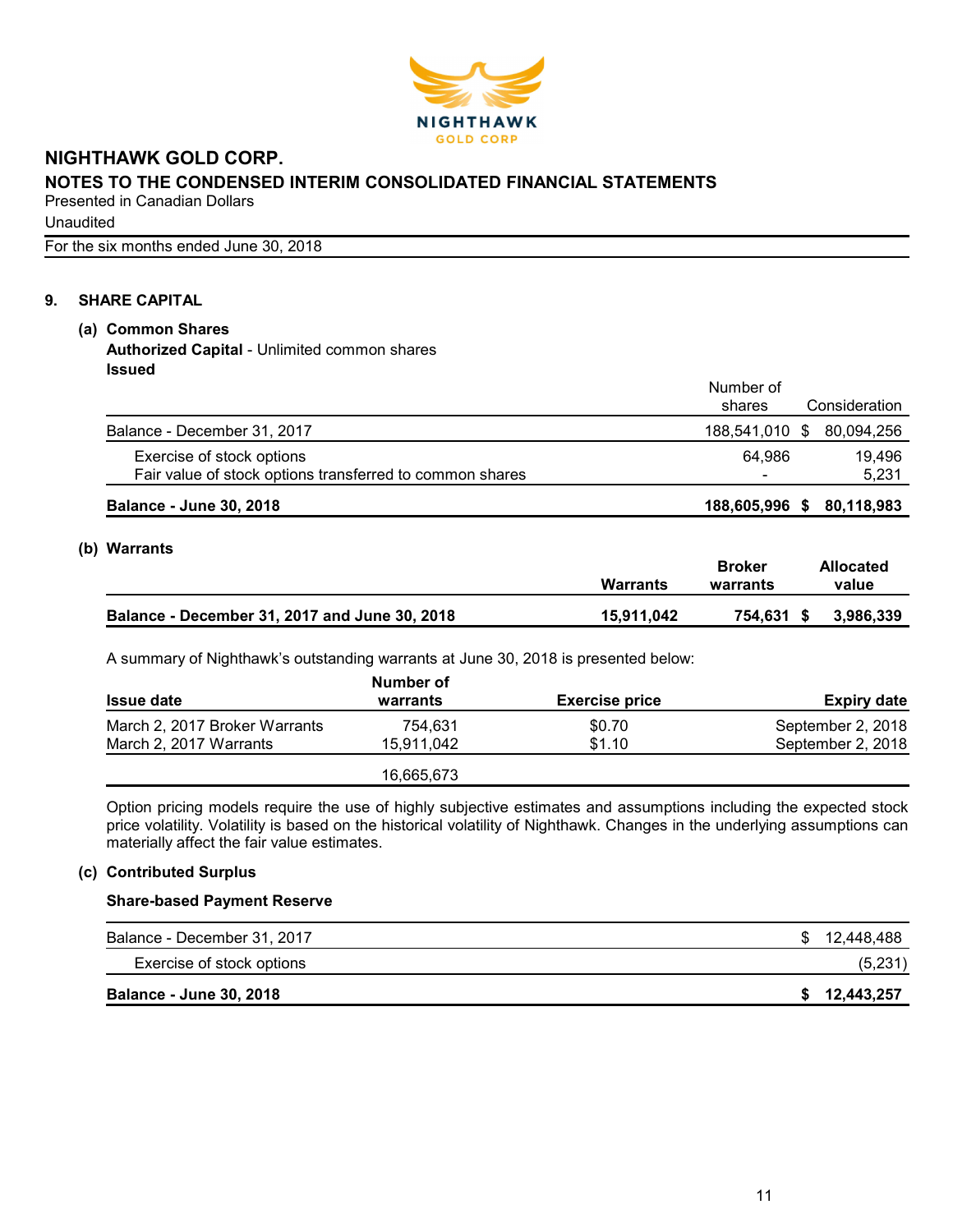

**Unaudited** 

For the six months ended June 30, 2018

# 9. SHARE CAPITAL (continued)

#### (c) Contributed Surplus (continued)

#### Incentive Plans

The shareholders of Nighthawk have approved a stock option plan (the "Stock Option Plan") and a share unit plan (the "Share Unit Plan" and together with the Stock Option Plan, the "Incentive Plans"). The Incentive Plans supersede the previous option plan of Nighthawk, however, awards outstanding under the previous option plan continue to be outstanding and governed by the previous stock option plan. The Incentive Plans are each a "rolling evergreen" plan and provide that the number of common shares of Nighthawk available for issuance from treasury under the Incentive Plans or any other security based compensation arrangement (pre-existing or otherwise, including the previous option plan), subject to adjustments, shall not exceed 10% of the issued and outstanding common shares of the Nighthawk at the time of grant. Any increase in the issued and outstanding common shares of Nighthawk will result in an increase in the available number of common shares issuable under the Incentive Plans. Any issuance of common shares from treasury pursuant to the settlement of stock options or share units granted pursuant to the Incentive Plans shall automatically replenish the number of common shares issuable under the Incentive Plans. When each option or share unit is exercise/settled (as applicable), cancelled or terminated, a common share shall automatically be made available for the grant of a stock option/share unit under the Incentive Plans.

#### Stock Option Plan

The Stock Option Plan provides for the issuance of stock options to acquire common shares to employees, directors, officers, consultants, and management company employees of Nighthawk. The period within which stock options may be exercised and the number of stock options which may be exercised in any such period are determined by the Board of Directors at the time of grant of such stock options, however, that the maximum term of any stock option awarded under the Stock Option Plan is ten (10) years. The exercise price per common shares under a stock option is determined by the Board of Directors, but in any event, shall not be lower than the "market price" of the common shares on the date of grant of the stock option.

#### Share Unit Plan

The Share Unit Plan provides for the issuance of share units to employees, directors, officers, consultants, and management company employees of Nighthawk. Share units are units created by means of an entry on the books of Nighthawk representing the right to receive one common share (subject to adjustments) issued from treasury per share unit. The number of share units granted and any applicable vesting conditions are determined in the discretion of the Board of Directors (or a committee thereof) on the date of grant. In granting share units, the Board of Directors (or a committee thereof) may include other terms, conditions, and/or vesting criteria which are not inconsistent with the Share Unit Plan. Share units are settled by way of issuance of common shares from treasury as soon as practicable following the maturity date in accordance with the Share Unit Plan.

|                                | Number of<br>options | Weighted<br>average<br>exercise price |
|--------------------------------|----------------------|---------------------------------------|
| Balance - December 31, 2017    | 12,471,280 \$        | 0.48                                  |
| Exercised                      | (64, 986)            | 0.30                                  |
| <b>Balance - June 30, 2018</b> | 12,406,294 \$        | 0.49                                  |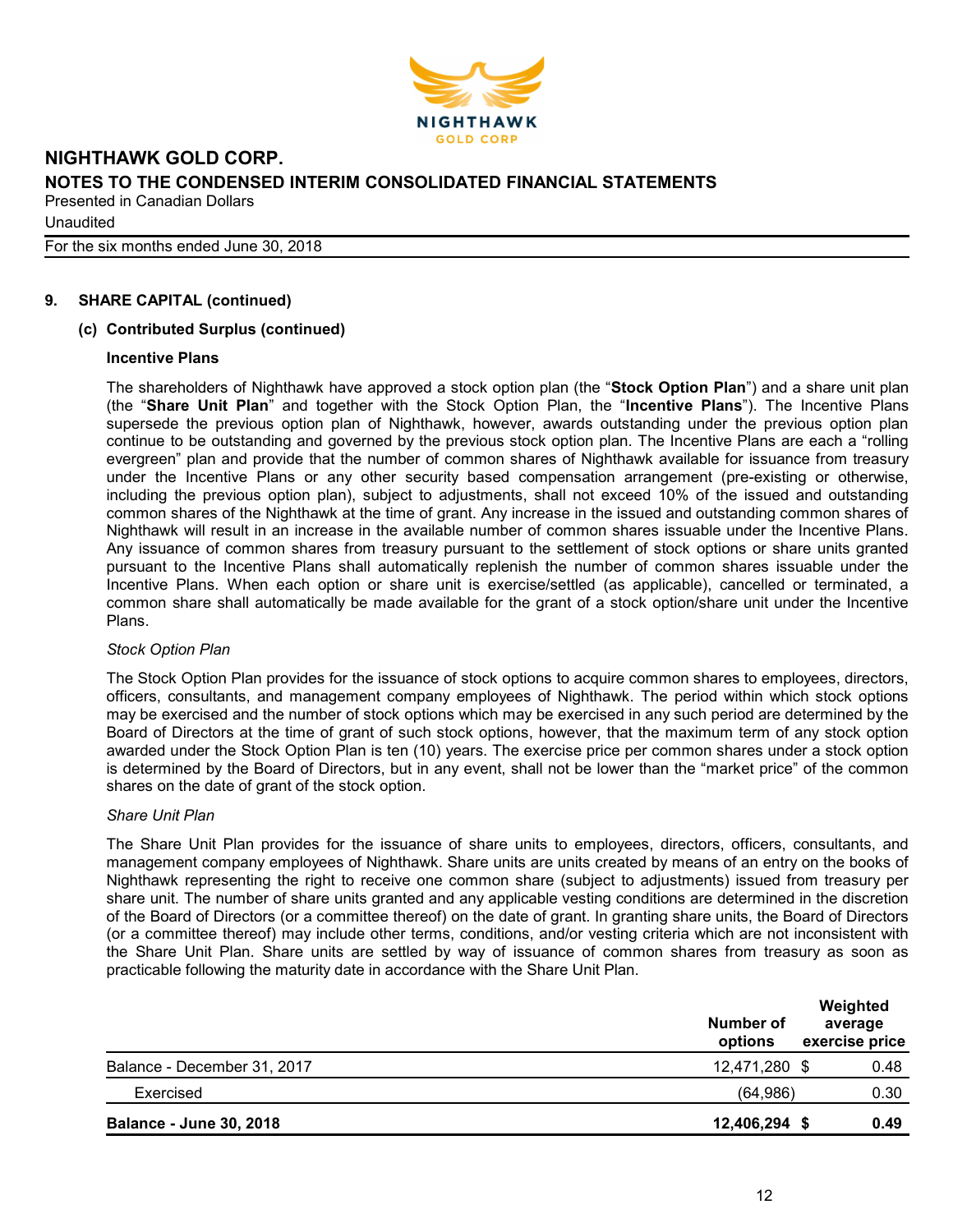

Unaudited

For the six months ended June 30, 2018

# 9. SHARE CAPITAL (continued)

# (c) Contributed Surplus (continued)

A summary of Nighthawk's outstanding stock options at June 30, 2018 is presented below:

| <b>Grant date</b> | <b>Options</b><br>outstanding | <b>Options</b><br>exercisable | <b>Exercise price</b> | <b>Weighted average</b><br>remaining life<br>(years) |
|-------------------|-------------------------------|-------------------------------|-----------------------|------------------------------------------------------|
| July 15, 2013(a)  | 490,000                       | 490,000                       | \$0.60                | 0.1                                                  |
| November 29, 2013 | 364,000                       | 364,000                       | \$0.50                | 0.5                                                  |
| March 12, 2014    | 276,193                       | 276,193                       | \$0.46                | 0.8                                                  |
| June 10, 2014     | 568,634                       | 568,634                       | \$0.61                | 1.0                                                  |
| August 12, 2014   | 162,467                       | 162,467                       | \$0.61                | 1.2                                                  |
| December 17, 2014 | 1,850,000                     | 1,850,000                     | \$0.34                | 1.6                                                  |
| December 1, 2015  | 1,665,000                     | 1,665,000                     | \$0.15                | 2.5                                                  |
| June 8, 2016      | 2,430,000                     | 2,430,000                     | \$0.25                | 3.0                                                  |
| July 4, 2016      | 450,000                       | 450,000                       | \$0.37                | 3.1                                                  |
| March 20, 2017    | 4,150,000                     | 4,150,000                     | \$0.80                | 3.8                                                  |
|                   | 12,406,294                    | 12,406,294                    | \$0.49                | 2.6                                                  |

(a) Subsequent to period end, 490,000 stock options having a weighted average exercise price of \$0.60 expired unexercised.

Option pricing models require the use of highly subjective estimates and assumptions including the expected stock price volatility. Volatility is based on the historical volatility of Nighthawk. Changes in the underlying assumptions can materially affect the fair value estimates. The options issued to non-employees were valued using the fair value of the equity instrument granted in the absence of a reliable estimate of the fair value of the goods or services received.

# 10. NET LOSS PER SHARE

Net loss per share has been calculated using the weighted average number of shares outstanding during the three and six months ended June 30, 2018 and 2017.

|                                                                                            | Three months ended<br>June 30. |                 |  | Six months ended<br>June 30. |  |             |  |                              |
|--------------------------------------------------------------------------------------------|--------------------------------|-----------------|--|------------------------------|--|-------------|--|------------------------------|
|                                                                                            |                                | 2018            |  | 2017                         |  | 2018        |  | 2017                         |
| Net loss for the period                                                                    |                                | $(783, 745)$ \$ |  | $(881, 871)$ \$              |  |             |  | $(539,564)$ \$ $(3,310,760)$ |
| Basic and fully diluted weighted average number of<br>shares outstanding during the period |                                | 188,605,996     |  | 187,638,689                  |  | 188,601,149 |  | 176,464,796                  |
| Basic and fully diluted net loss per share                                                 |                                | Nil \$          |  | Nil \$                       |  | Nil \$      |  | (0.02)                       |

Fully diluted weighted average common shares outstanding for the three and six months ended June 30, 2018 and 2017 are not reflective of the outstanding stock options, warrants and broker warrants as their exercise would be anti-dilutive in the loss per share calculation.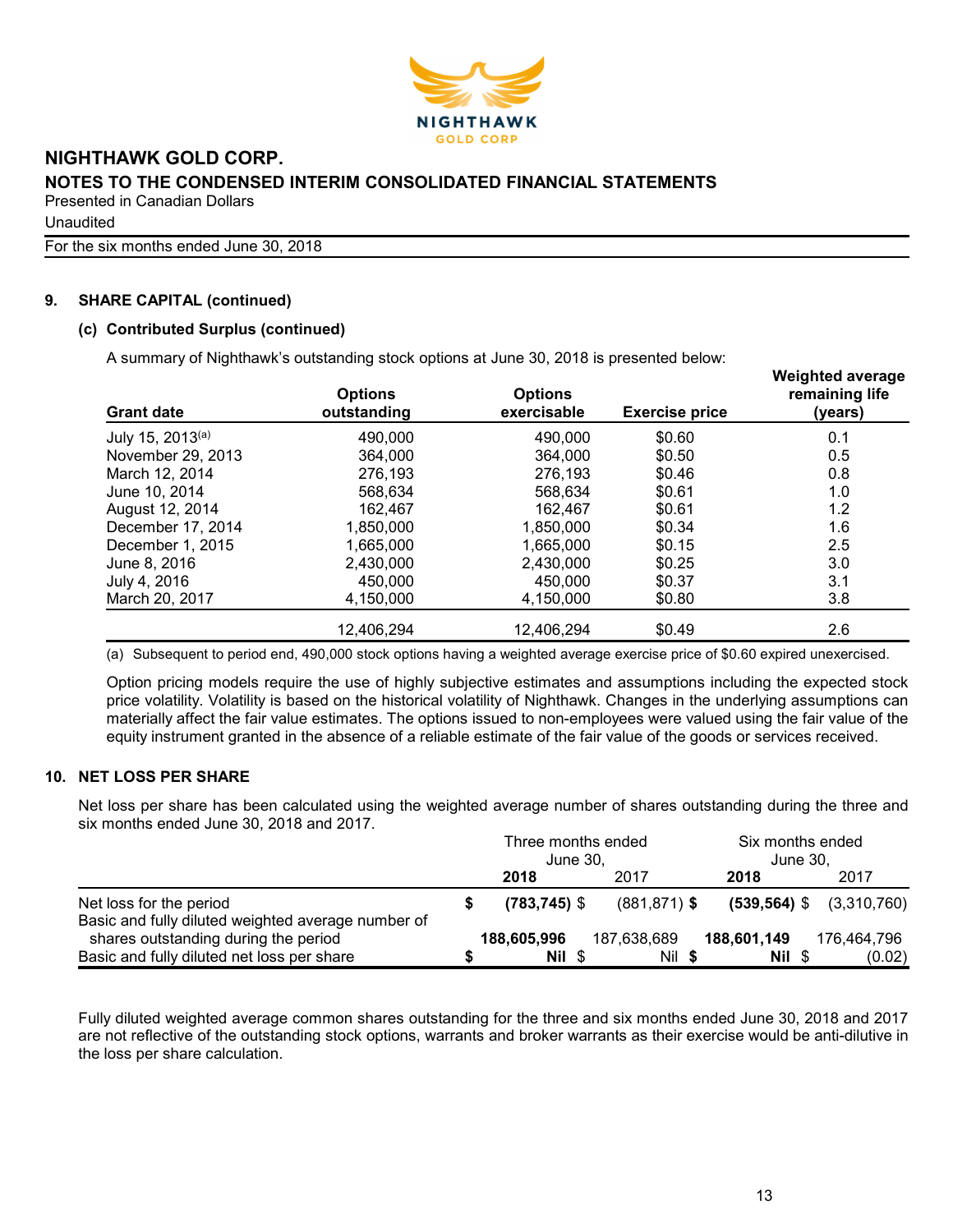

**Unaudited** 

For the six months ended June 30, 2018

# 11. RELATED PARTY DISCLOSURES

#### (a) Director and Executive Management Compensation

Directors and executive management's compensation for the three and six months ended June 30, 2018 and 2017 consisted of the following:

|                                                 |   | Three months ended<br>June 30, |                    | Six months ended<br>June 30, |                  |
|-------------------------------------------------|---|--------------------------------|--------------------|------------------------------|------------------|
|                                                 |   | 2018                           | 2017               | 2018                         | 2017             |
| Cash compensation<br><b>Employment benefits</b> | 5 | 138,500<br>- \$<br>1,317       | 80,000 \$<br>1,317 | 277,000 \$<br>2,634          | 163,000<br>2,634 |
| Fair value of stock options                     |   | $\blacksquare$                 | -                  | $\blacksquare$               | 1,694,066        |
|                                                 |   | $139,817$ \$                   | 81,317 \$          | 279,634                      | 1,859,700        |

Directors and executive management did not receive any stock options during the six months ended June 30, 2018.

#### (b) Director and Executive Management Transactions

The aggregate value of transactions and outstanding balances relating to entities over which directors and executive management have control or significant influence were as follows:

|                                             |                   | <b>Transaction value</b><br>for the six months ended |                                  |  |                                |  |                                            | Balance outstanding as at |                      |  |  |
|---------------------------------------------|-------------------|------------------------------------------------------|----------------------------------|--|--------------------------------|--|--------------------------------------------|---------------------------|----------------------|--|--|
| <b>Transaction</b>                          | Note              |                                                      | <b>June 30,</b><br>2018          |  | June 30.<br>2017               |  | <b>June 30.</b><br>2018                    |                           | December 31.<br>2017 |  |  |
| Geological consulting<br>Consulting<br>Rent | (1)<br>(2)<br>(3) | S                                                    | $120,000$ \$<br>60,000<br>29,858 |  | 110,000 \$<br>50,000<br>28.932 |  | ۰                                          |                           |                      |  |  |
|                                             |                   |                                                      | 209,858 \$                       |  | 188,932 \$                     |  | $\overline{\phantom{0}}$<br>$\blacksquare$ |                           |                      |  |  |

- (1) During the six months ended June 30, 2018, Nighthawk paid geological consulting fees of \$120,000 (six months ended June 30, 2017 - \$110,000) to Byron Geological Inc., a company controlled by Dr. Michael Byron, the current Chief Executive Officer and a Director of Nighthawk. At June 30, 2018, the balance owed was \$nil (December 31, 2017 - \$nil).
- (2) During the six months ended June 30, 2018, Nighthawk paid financial consulting fees of \$60,000 (six months ended June 30, 2017 - \$50,000) to 2245448 Ontario Inc., a company controlled by Michael Leskovec, the Chief Financial Officer of Nighthawk. At June 30, 2018, the balance owed was \$nil (December 31, 2017 - \$nil).
- (3) During the six months ended June 30, 2018, the Company paid rent and office costs of \$29,858 (six months ended June 30, 2017 - \$28,932) to 1249687 Ontario Ltd., a company controlled by Brent Peters, a director of the Company. At June 30, 2018, the balance owed was \$nil (December 31, 2017 - \$nil).

# 12. MANAGEMENT OF CAPITAL RISK

Nighthawk's capital management objective is to obtain adequate levels of funding to support its exploration activities, to obtain corporate and administrative functions necessary to support organizational functioning and obtain sufficient funding to further the identification and development of precious metal deposits. Achieving this objective requires management to consider the underlying nature of exploration activities, availability of capital, the cost of various capital alternatives and other factors.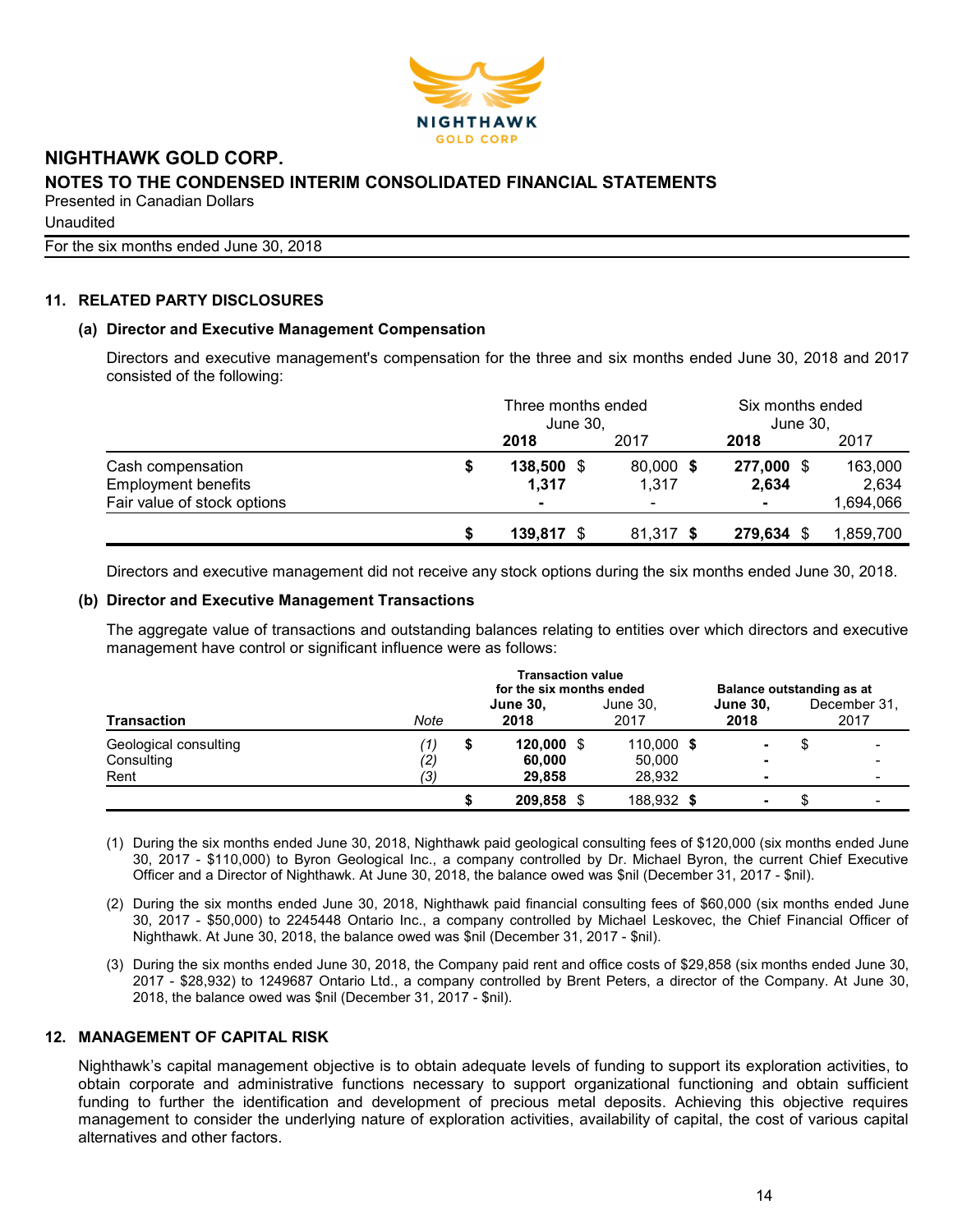

**Unaudited** 

For the six months ended June 30, 2018

# 12. MANAGEMENT OF CAPITAL RISK (continued)

Nighthawk raises capital, as necessary, to meet its needs and take advantage of perceived opportunities and, therefore, does not have a numeric target for its capital structure. Funds are primarily secured through equity capital raised by way of private placements. There can be no assurance that Nighthawk will be able to continue raising equity capital in this manner.

Establishing and adjusting capital requirements is a continuous management process. Exploration involves a high degree of "discovery" risk and substantial uncertainties about the ultimate ability of Nighthawk to achieve positive cash flows from operations. Consequently, management primarily funds Nighthawk's exploration activities and administrative costs by issuing share capital rather than using other capital sources that require fixed repayments of principal or interest. Nighthawk will continue to assess new properties and seek to acquire an interest in additional properties if it feels there is sufficient geologic or economic potential and if it has adequate financial resources to do so.

Development activities may begin once a property's mineral reserves are estimated and Nighthawk makes a positive production decision. At this point, management may consider other sources of financing such as senior debt or convertible debentures as a means to reduce equity dilution.

Nighthawk's capital under management at June 30, 2018 includes share capital of \$80,118,983 (December 31, 2017 - \$80,094,256).

Nighthawk invests all capital that is surplus to its immediate operational needs in short-term, liquid and highly rated financial instruments, such as cash, and short-term guarantee deposits, all held with major Canadian financial institutions.

There were no changes in Nighthawk's approach to capital management during the six months ended June 30, 2018 and Nighthawk is not subject to any externally imposed capital requirements other than the restricted cash held as guaranteed investment certificates at a Canadian chartered bank as security for the letters of credit posted with respect to Damoti Reclamation Obligation and the Colomac Security (note 5).

As of June 30, 2018, Nighthawk had \$2,471,679 of flow-through expenditure obligations remaining, which must be expended by December 31, 2018.

#### 13. MANAGEMENT OF FINANCIAL AND OTHER RISK

Nighthawk's financial instruments are exposed to financial risks as summarized below:

#### (a) Fair Value

The carrying amount of cash, amounts receivable, and accounts payable and accrued liabilities represent their fair value due to their short-term nature. The fair value of the restricted cash are equal to its carrying value. Fair value represents the amount that would be exchanged in an arm's length transaction between willing parties and is best evidenced by a quoted market price if one exists.

#### (b) Credit Risk

Nighthawk's credit risk is primarily attributable to cash. Nighthawk has no significant concentration of credit risk arising from operations. Restricted cash consists of guaranteed investment certificates, which secure Nighthawk's two irrevocable standby letters of credit with a Canadian chartered bank (note 5) which Nighthawk considers to be a reputable financial institution. Management therefore believes the risk of loss to be remote.